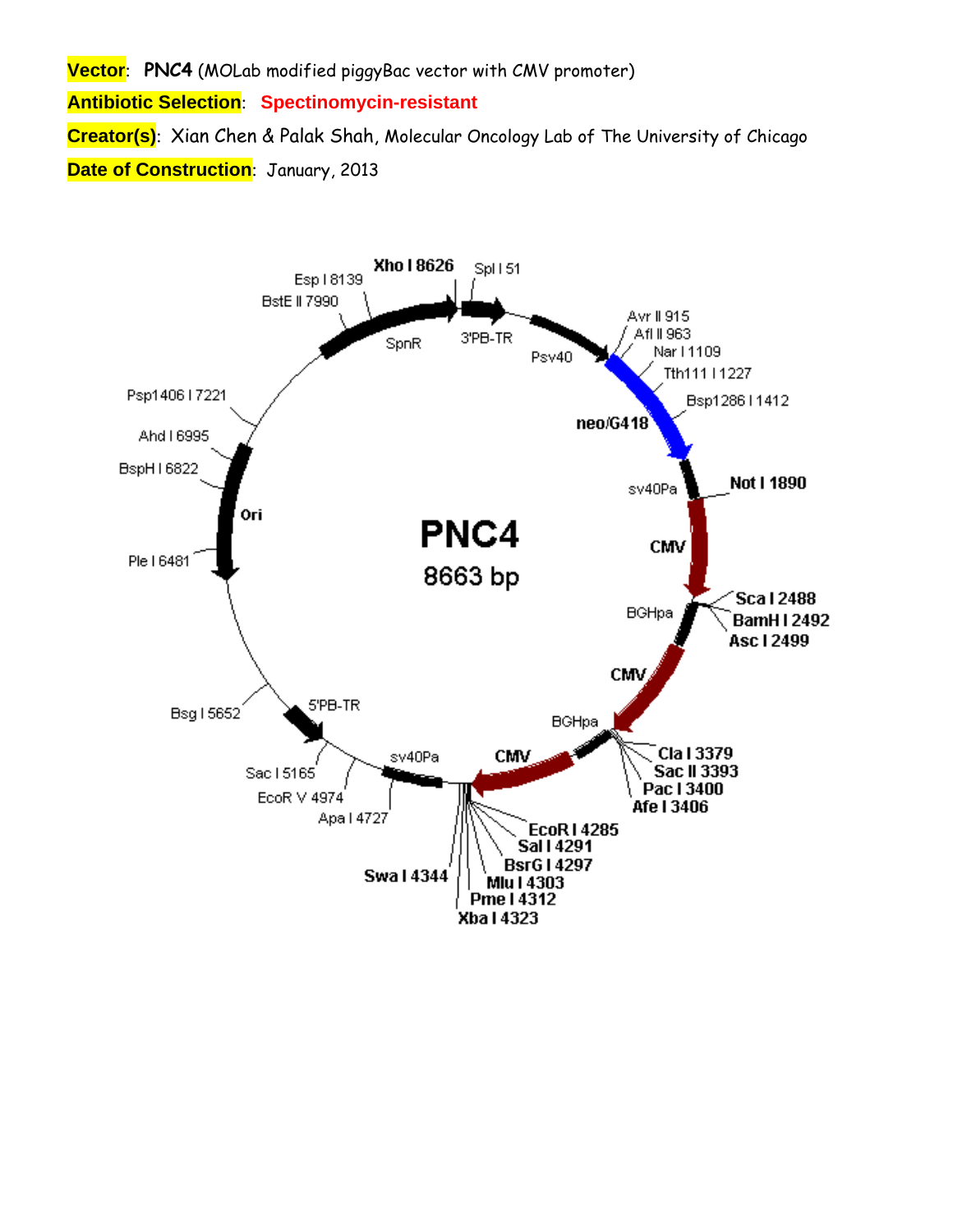## **PNC4 Vector Sequence**

*(Spectinomyci-resistant)* 

CTGCAGAACACGCAGCTAGATTAA**CCCTAGAAAGATAATCATATTGTGACGTACGTTAAAGATAATCATGCGTAAAATTGACGCATG** TGTTTTATCGGTCTGTATATCGAGGTTTATTTATTAATTTGAATAGATATTAAGTTTTATTATATTTACACTTACATACTAATAATA AATTCAACAAACAATTTATTTATGTTTATTTATTTATTAAAAAAAAACAAAAACTCAAAATTTCTTCTATAAAGTAACAAAACTTTT ATGAGGGACAGCCCCCCCCCAAAGCCCCCAGGGATGTAATTACGTCCCTCCCCCGCTAGGGGGCAGCAGCGAGCCGCCCGGGGCTCC GCTCCGGTCCGGCGCTCCCCCCGCATCCCCGAGCCGGCAGCGTGCGGGGACAGCCCGGGCACGGGGAAGGTGGCACGGGATCGCTTT CCTCTGAACGCTTCTCGCTGCTCTTTGAGCCTGCAGACACCTGGGGGGATACGGGGAAAAGGCCTCCACGCCAGACTAGaqcqcaq caccatggcctgaaataacctctgaaagaggaacttggttaggtaccttctgaggcggaaagaaccagctgtggaatgtgtgtcagt tagggtgtggaaagtccccaggctccccagcaggcagaagtatgcaaagcatgcatctcaattagtcagcaaccaggtgtggaaagt ccccaggctccccagcaggcagaagtatgcaaagcatgcatctcaattagtcagcaaccatagtcccgcccctaactccgcccatcc cgcccctaactccgcccagttccgcccattctccgccccatggctgactaattttttttatttatgcagaggccgaggccgcctcgg cctctgagctattccagaagtagtgaggaggcttttttggaggcctaggcttttgcaaaaagcttgattcttctgacacaacagtct cgaacttaaggctagagccaccATGATTGAACAAGATGGATTGCACGCAGGTTCTCCGGCCGCTTGGGTGGAGAGGCTATTCGGCTA TGACTGGGCACAACAGACAATCGGCTGCTCTGATGCCGCCGTGTTCCGGCTGTCAGCGCAGGGGCGCCCGGTTCTTTTTGTCAAGAC CGACCTGTCCGGTGCCCTGAATGAACTGCAGGACGAGGCAGCGCGGCTATCGTGGCTGGCCACGACGGGCGTTCCTTGCGCAGCTGT GCTCGACGTTGTCACTGAAGCGGGAAGGGACTGGCTGCTATTGGGCGAAGTGCCGGGGCAGGATCTCCTGTCATCTCACCTTGCTCC TGCCGAGAAAGTATCCATCATGGCTGATGCAATGCGGCGGCTGCATACGCTTGATCCGGCTACCTGCCCATTCGACCACCAAGCGAA ACATCGCATCGAGCGAGCACGTACTCGGATGGAAGCCGGTCTTGTCGATCAGGATGATCTGGACGAAGAGCATCAGGGGCTCGCGCC AGCCGAACTGTTCGCCAGGCTCAAGGCGCGCATGCCCGACGGCGAGGATCTCGTCGTGACCCATGGCGATGCCTGCTTGCCGAATAT CATGGTGGAAAATGGCCGCTTTTCTGGATTCATCGACTGTGGCCGGCTGGGTGTGGCGGACCGCTATCAGGACATAGCGTTGGCTAC CCGTGATATTGCTGAAGAGCTTGGCGGCGAATGGGCTGACCGCTTCCTCGTGCTTTACGGTATCGCCGCTCCCGATTCGCAGCGCAT CGCCTTCTATCGCCTTCTTGACGAGTTCTTCTGAgcgggactctggggttcgaaatgaccgaccaagcgacgcccaacctgccatca cgatggccgcaataaaatatctttattttcattacatctgtgtgttggttttttgtgtgaGCGGCCGCTAATAGTAATCAATTACGG GGTCATTAGTTCATAGCCCATATATGGAGTTCCGCGTTACATAACTTACGGTAAATGGCCCGCCTGGCTGACCGCCCAACGACCCCC GCCCATTGACGTCAATAATGACGTATGTTCCCATAGTAACGCCAATAGGGACTTTTCCATTGACGTCAATGGGTGAGTATTTACGGT AAACTGCCCACTTGGCAGTACATCAAGTGTATCATATGCCAAGTACGCCCCCTATTGACGTCAATGACGGTAAATGGCCCGCCTGGC ATTATGCCCAGTACATGACCTTATGGGACTTTCCTACTTGGCAGTACATCTACGTATTAGTCATCGCTATTACCATGGTGATGCGGT TTTGGCAGTACATCAATGGGCGTGGATAGCGGTTTGACTCACGGGGATTTCCAAGTCTCCACCCCATTGACGTCAATGGGAGTTTGT TTTGGCACCAAAATCAACGGGACTTTCCAAAATGTCGTAACAACTCCGCCCCATTGACGCAAATGGGCGGTAGGCGTGTACGGTGGG AGGTCTATATAAGCAGAGCTGGTTTAGTGAACCGTCAGATCCGGTACC**AGTACTGGATCCGGCGCGCCGTT**GGCCGCTAAACCCGCT GATCAGCCTCGACTGTGCCTTCTAGTTGCCAGCCATCTGTTGTTTGCCCCTCCCCCGTGCCTTCCTTGACCCTGGAAGGTGCCACTC CCACTGTCCTTTCCTAATAAAATGAGGAAATTGCATCGCATTGTCTGAGTAGGTGTCATTCTATTCTGGGGGGTGGGGTGGGGCAGG ACAGCAAGGGGGAGGATTGGGAAGACAATAGCAGGCATGCTGGGGATGCGGTGGGCTCTATGGCTTCTGAGGCGGAAAGAACCAGGA TCTGCTAGNTAATAGTAATCAATTACGGGGTCATTAGTTCATAGCCCATATATGGAGTTCCGCGTTACATAACTTACGGTAAATGGC CCGCCTGGCTGACCGCCCAACGACCCCCGCCCATTGACGTCAATAATGACGTATGTTCCCATAGTAACGCCAATAGGGACTTTCCAT TGACGTCAATGGGTGGAGTATTTACGGTAAACTGCCCACTTGGCAGTACATCAAGTGTATCATATGCCAAGTACGCCCCCTATTGAC GTCAATGACGGTAAATGGCCCGCCTGGCATTATGCCCAGTACATGACCTTATGGGACTTTCCTACTTGGCAGTACATCTACGTATTA GTCATCGCTATTACCATGGTGATGCGGTTTTGGCAGTACATCAATGGGCGTGGATAGCGGTTTGACTCACGGGGATTTCCAAGTCTC CACCCCATTGACGTCAATGGGAGTTTGTTTTGGCACCAAAATCAACGGGACTTTCCAAAATGTCGTAACAACTCCGCCCCATTGACG CAAATGGGCGGTAGGCGTGTACGGTGGGAGGTCTATATAAGCAGAGCTGGTTTAGTGAACCGTCAGATCC**ATCGATAAGCTTCCGCG GTTAATTAAAGCGCT**agatccGGCCGCTAAACCCGCTGATCAGCCTCGACTGTGCCTTCTAGTTGCCAGCCATCTGTTGTTTGCCCC TCCCCCGTGCCTTCCTTGACCCTGGAAGGTGCCACTCCCACTGTCCTTTCCTAATAAAATGAGGAAATTGCATCGCATTGTCTGAGT AGGTGTCATTCTATTCTGGGGGGTGGGGTGGGGCAGGACAGCAAGGGGGAGGATTGGGAAGACAATAGCAGGCATGCTGGGGATGCG GTGGGCTCTATGGCTTCTGAGGCGGAAAGAACCAGGATCTGCTAGNTAATAGTAATCAATTACGGGGTCATTAGTTCATAGCCCATA TATGGAGTTCCGCGTTACATAACTTACGGTAAATGGCCCGCCTGGCTGACCGCCCAACGACCCCCGCCCATTGACGTCAATAATGAC GTATGTTCCCATAGTAACGCCAATAGGGACTTTCCATTGACGTCAATGGGTGGAGTATTTACGGTAAACTGCCCACTTGGCAGTACA TCAAGTGTATCATATGCCAAGTACGCCCCCTATTGACGTCAATGACGGTAAATGGCCCGCCTGGCATTATGCCCAGTACATGACCTT ATGGGACTTTCCTACTTGGCAGTACATCTACGTATTAGTCATCGCTATTACCATGGTGATGCGGTTTTGGCAGTACATCAATGGGCG TGGATAGCGGTTTGACTCACGGGGATTTCCAAGTCTCCACCCCATTGACGTCAATGGGAGTTTGTTTTGGCACCAAAATCAACGGGA CTTTCCAAAATGTCGTAACAACTCCGCCCCATTGACGCAAATGGGCGGTAGGCGTGTACGGTGGGAGGTCTATATAAGCAGAGCTGG TTTAGTGAACCGTCAGATCCGAATTC**GTCGACTGTACAACGCGTGTTTAAACTTCGAATCTAGATACGTACATATGATTTAAAT**GAT CTAACTAACTAAACTTGTTTATTGCANCTTATAATGGTTACAAATAAAGCAATAGCATCACAAATTTCACAAATAAAGCATTTTTTT CACTGCATTCTAGTTGTGGTTTGTCCAAACTCATCAATGTATCTTATCATGTCTGGAATGACTCAAATGATGTCAATTAGTCTATCA GAAGCTCATCTGGTCTCCCTTCCGGGGGACAAGACATCCCTGTTTAATATTTAAACAGCAGTGTTCCCAAACTGGGTTCTTATATCC CTTGCTCTGGTCAACCAGGTTGCAGGGTTTCCTGTCCTCACAGGAACGAAGTCCCTAAAGAAACAGTGGCAGCCAGGTTTAGCCCCG GAATTGACTGGATTCCTTTTTTAGGGCCCATTGGTATGGCTTTTTCCCCGTATCCCCCCAGGTGTCTGCAGGCTCAAAGAGCAGCGA GAAGCGTTCAGAGGAAAGCGATCCCGTGCCACCTTCCCCGTGCCCGGGCTGTCCCCGCACGCTGCCGGCTCGGGGATGCGGGGGGAG CGCCGGACCGGAGCGGAGCCCCGGGCGGCTCGCTGCTGCCCCCTAGCGGGGGAGGGACGTAATTACATCCCTGGGGGCTTTGGGGGG GGGCTGTCCCTGATATCTATAACAAGAAAATATATATATAATAAGTTATCACGTAAGTAGAACATGAAATAACAATATAATTATCGT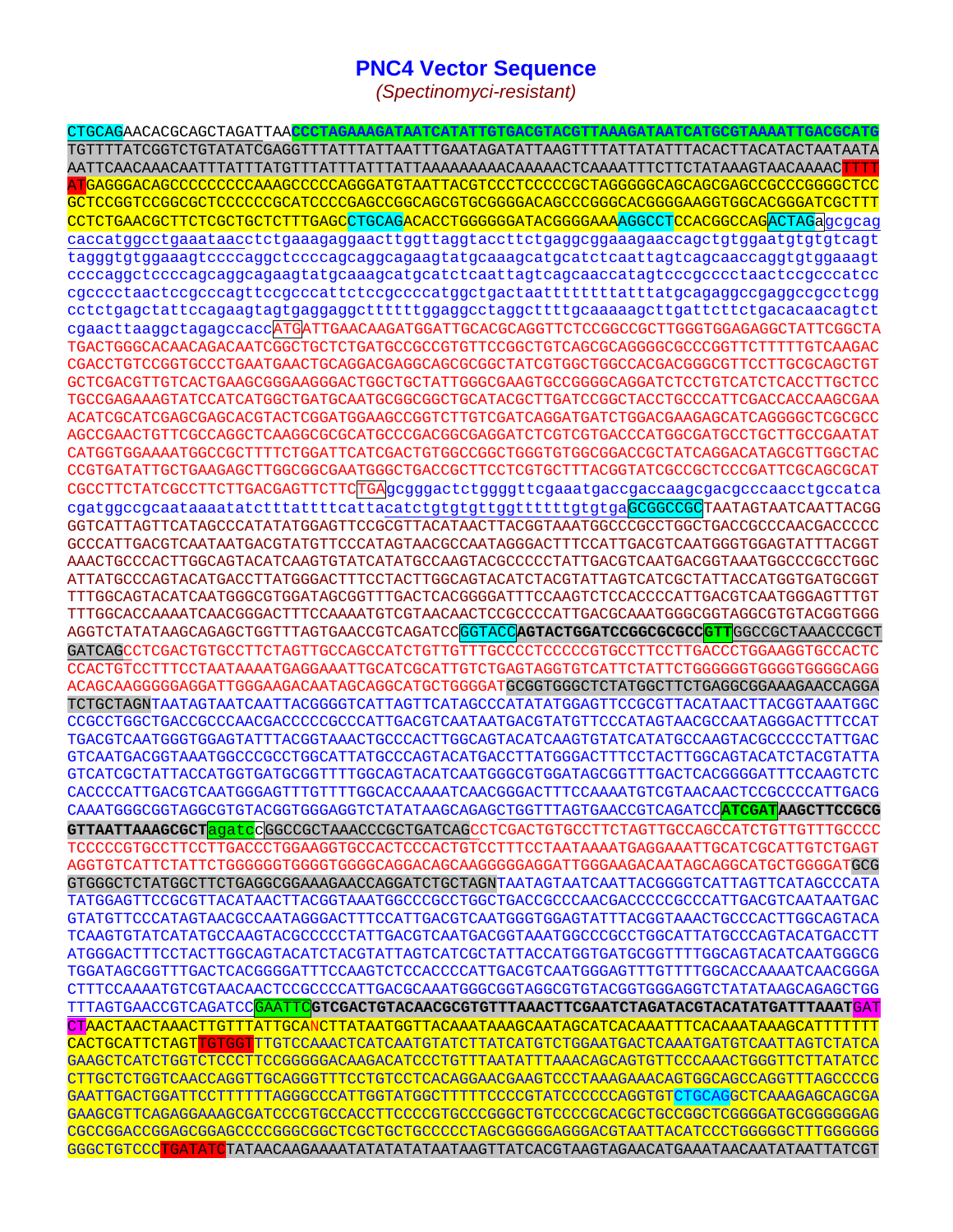ATGAGTTAAATCTTAAAAGTCACGTAAAAGATAATCATGCGTCATTTTGACTCACGCGGTCGTTATAGTTCAAAATCAGTGACACTT ACCGCATTGACAAGCACGCCTCACGGGAGCTCCAAGCGGCGACTGAGATGTCCTAAATGCACAGCGACGGATTCGCGCTATTTAGAA AGAGAGAGCAATATTTCAAGAATG**CATGCGTCAATTTTACGCAGACTATCTTTCTAGGG**TTAATCTAGCTGCATCAGGATCATATCG TCGGGTCTTTTTTCATCGCCCAAGCTGGCGCTATCTGGGCATCGGGGAGGAAGAAGCCCGTGCCTTTTCCCGCGAGGTTGAAGCGGC ATGGAAAGAGTTTGCCGAGGATGACTGCTGCTGCATTGACGTTGAGCGAAAACGCACGTTTACCATGATGATTCGGGAAGGTGTGGC CATGCACGCCTTTAACGGTGAACTGTTCGTTCAGGCCACCTGGGATACCAGTTCGTCGCGGCTTTTCCGGACACAGTTCCGGATGGT CAGCCCGAAGCGCATCAGCAACCCGAACAATACCGGCGACAGCCGGAACTGCCGTGCCGGTGTGCAGATTAATGACAGCGGTGCGGC GCTGGGATATTACGTCAGCGAGGACGGGTATCCTGGCTGGATGCCGCAGAAATGGACATGGATACCCCGTGAGTTACCCGGCGGGCG CGCTTGGCGTAATCATGGTCATAGCTGTTTCCTGTGTGAAATTGTTATCCGCTCACAATTCCACACAACATACGAGCCGGAAGCATA AAGTGTAAAGCCTGGGGTGCCTAATGAGTGAGCTAACTCACATTAATTGCGTTGCGCTCACTGCCCGCTTTCCAGTCGGGAAACCTG TCGTGCCAGCTGCATTAATGAATCGGCCAACGCGCGGGGAGAGGCGGTTTGCGTATTGGGCGCTCTTCCGCTTCCTCGCTCACTGAC TCGCTGCGCTCGGTCGTTCGGCTGCGGCGAGCGGTATCAGCTCACTCAAAGGCGGTAATACGGTTATCCACAGAATCAGGGGATAAC GCAGGAAAGAACATGTGAGCAAAAGGCCAGCAAAAGGCCAGGAACCGTAAAAAGGCCGCGTTGCTGGCGTTTTTCCATAGGCTCCGC CCCCCTGACGAGCATCACAAAAATCGACGCTCAAGTCAGAGGTGGCGAAACCCGACAGGACTATAAAGATACCAGGCGTTTCCCCCT GGAAGCTCCCTCGTGCGCTCTCCTGTTCCGACCCTGCCGCTTACCGGATACCTGTCCGCCTTTCTCCCTTCGGGAAGCGTGGCGCTT TCTCATAGCTCACGCTGTAGGTATCTCAGTTCGGTGTAGGTCGTTCGCTCCAAGCTGGGCTGTGTGCACGAACCCCCCGTTCAGCCC GACCGCTGCGCCTTATCCGGTAACTATCGTCTTGAGTCCAACCCGGTAAGACACGACTTATCGCCACTGGCAGCAGCCACTGGTAAC AGGATTAGCAGAGCGAGGTATGTAGGCGGTGCTACAGAGTTCTTGAAGTGGTGGCCTAACTACGGCTACACTAGAAGGACAGTATTT GGTATCTGCGCTCTGCTGAAGCCAGTTACCTTCGGAAAAAGAGTTGGTAGCTCTTGATCCGGCAAACAAACCACCGCTGGTAGCGGT GGTTTTTTTGTTTGCAAGCAGCAGATTACGCGCAGAAAAAAAGGATCTCAAGAAGATCCTTTGATCTTTTCTACGGGGTCTGACGCT CAGTGGAACGAAAACTCACGTTAAGGGATTTTGGTCATGAGATTATCAAAAAGGATCTTCACCTAGATCCTTTTAAATTAAAAATGA AGTTTTAAATCAATCTAAAGTATATATGAGTAAACTTGGTCTGACAGTTACCAATGCTTAATCAGTGAGGCACCTATCTCAGCGATC TGTCTATTTCGTTCATCCATAGTTGCCTGACTCCCCGTCGTGTAGATAACTACGATACGGGAGGGCTTACCATCTGGCCCCAGTGCT GCAATGATACCGCGAGACCCACGCTCACCGGCTCCAGATTTATCAGCAATAAACCAGCCAGCCGGAAGGGCCGAGCGCAGAAGTGGT CCTGCAACTTTATCCGCCTCCATCCAGTCTATTAATTGTTGCCGGGAAGCTAGAGTAAGTAGTTCGCCAGTTAATAGTTTGCGCAAC GTTGTTGCCATTGCTACAGGCATCGTGGTGTCACGCTCGTCGTTTGGTATGGCTTCATTCAGCTCCGGTTCCCAACGATCAAGGCGA GTTACATGATCCCCCATGTTGTGCAAAAAAGCGGTTAGCTCCTTCGGTCCTCCGATCGTTGTCAGAAGTAAGTTGGCCGCAGTGTTA TCACTCATGGTTATGGCAGCACTGCATAATTCTCTTACTGTCATGCCATCCGTAAGATGCTTTTCTGTGACTGGTGAGTGTACCAGC CAGGACAGAAATGCCTCGACTTCGCTGCTACCCAAGGTTGCCGGGTGACGCACACCGTGGAAACGGATGAAGGCACGAACCCAGTGG ACATAAGCCTGTTCGGTTCGTAAGCTGTAATGCAAGTAGCGT**ATG**CGCTCACGCAACTGGTCCAGAACCTTGACCGAACGCAGCGGT GGTAACGGCGCAGTGGCGGTTTTCATGGCTTGTTATGACTGTTTTTTTGGGGTACAGTCTATGCCTCGGGCATCCAAGCAGCAAGCG CGTTACGCCGTGGGTCGATGTTTGATGTTATGGAGCAGCAACGATGTTACGCAGCAGGGCAGTCGCCCTAAAACAAAGTTAAACATT ATGAGGGAAGCGGTGATCGCCGAAGTATCGACTCAACTATCAGAGGTAGTTGGCGTCATCGAGCGCCATCTCGAACCGACGTTGCTG GCCGTACATTTGTACGGCTCCGCAGTGGATGGCGGCCTGAAGCCACACAGTGATATTGATTTGCTGGTTACGGTGACCGTAAGGCTT GATGAAACAACGCGGCGAGCTTTGATCAACGACCTTTTGGAAACTTCGGCTTCCCCTGGAGAGAGCGAGATTCTCCGCGCTGTAGAA GTCACCATTGTTGTGCACGACGACATCATTCCGTGGCGTTATCCAGCTAAGCGCGAACTGCAATTTGGAGAATGGCAGCGCAATGAC ATTCTTGCAGGTATCTTCGAGCCAGCCACGATCGACATTGATCTGGCTATCTTGCTGACAAAAGCAAGAGAACATAGCGTTGCCTTG GTAGGTCCAGCGGCGGAGGAACTCTTTGATCCGGTTCCTGAACAGGATCTATTTGAGGCGCTAAATGAAACCTTAACGCTATGGAAC TCGCCGCCCGACTGGGCTGGCGATGAGCGAAATGTAGTGCTTACGTTGTCCCGCATTTGGTACAGCGCAGTAACCGGCAAAATCGCG CCGAAGGATGTCGCTGCCGACTGGGCAATGGAGCGCCTGCCGGCCCAGTATCAGCCCGTCATACTTGAAGCTAGACAGGCTTATCTT GGACAAGAAGAAGATCGCTTGGCCTCGCGCGCAGATCAGTTGGAAGAATTTGTCCACTACGTGAAAGGCGAGATCACCAAGGTAGTC GGCAAATAACCCTCGAGCCACCCA**TGA**CCAAAATCCCTTAACGTGAGTTA

## Unique enzymes in PNC4:

| BsiW I    | C`GTAC,G     | 51   |
|-----------|--------------|------|
| Spl I     | C`GTAC, G    | 51   |
| BseR I    | GAGGAG 16/14 | 911  |
| Avr II    | C`CTAG, G    | 915  |
| Afl II    | C`TTAA,G     | 963  |
| Kas I     | G`GCGC, C    | 1108 |
| Nar I     | GG`CG,CC     | 1109 |
| Ehe I     | GGC   GCC    | 1110 |
| Bbe I     | G, GCGC `C   | 1112 |
| Tth111 I  | GACN`N, NGTC | 1227 |
| Bsp1286 I | G, DGCH `C   | 1412 |
| Not I     | GC`GGCC,GC   | 1890 |
| Sca I     | AGT   ACT    | 2488 |
| BamH I    | G`GATC, C    | 2492 |
| Asc I     | GG`CGCG, CC  | 2499 |
| Cla I     | AT`CG,AT     | 3379 |
| Sac II    | CC, GC`GG    | 3393 |
| Pac I     | TTA, AT`TAA  | 3400 |
| Afe I     | AGC GCT      | 3406 |
| Eco47 III | AGC GCT      | 3406 |
| EcoR I    | G`AATT, C    | 4285 |
| Sal I     | G`TCGA, C    | 4291 |
| Acc I     | GT `MK, AC   | 4292 |
| BsrG I    | T`GTAC, A    | 4297 |
| Mlu I     | A`CGCG, T    | 4303 |
| Pme I     | CTTT AAAC    | 4312 |

|                        | XbaI T`CTAG,A 4323<br>SwaI ATTT AAAT 4344        |      |
|------------------------|--------------------------------------------------|------|
|                        | ECON I CCTNN'N, NNAGG 4718                       |      |
|                        | Eco0109 I RG`GNC, CY 4723                        |      |
|                        |                                                  |      |
|                        | Bsp120 I G`GGCC,C 4723<br>ApaI G,GGCC`C 4727     |      |
| Apa I<br>EcoR V        | 4974<br>$GAT$ $ATC$                              |      |
| Sac I                  | G, AGCT`C                                        | 5165 |
| Bsg I                  | GTGCAG 22/20 5652                                |      |
|                        | Ple I GAGTC 9/10 6481                            |      |
|                        | BspH I T`CATG, A                                 | 6822 |
|                        | Ahd I GACNN, N`NNGTC 6995                        |      |
|                        | Psp1406 I AA`CG,TT 7221<br>BstEII G`GTNAC,C 7990 |      |
|                        |                                                  |      |
|                        | Blp I GC TNA, GC 8139                            |      |
| Esp I                  | $GC$ `TNA, $GC$                                  | 8139 |
|                        | PaeR7 I C'TCGA, G 8626                           |      |
| Xho I C`TCGA,G         |                                                  | 8626 |
| Number of enzymes = 44 |                                                  |      |
|                        |                                                  |      |
|                        | The following enzymes do n                       |      |
|                        |                                                  |      |
| Age I                  | Bgl II BsaB I                                    |      |
|                        |                                                  |      |

| The following enzymes do not cut in PNC4: |  |  |  |
|-------------------------------------------|--|--|--|
|-------------------------------------------|--|--|--|

| Age I   | Bgl II  | BsaB T | BsmB I | Bst.1107 T |
|---------|---------|--------|--------|------------|
| Bsu36 I | ECO72 I | Fse I  | Hpa I  | Mun I      |
| Nhe I   | Nru I   | PflM T | Pml T  | PpuM I     |

PNC4: sites sorted by name: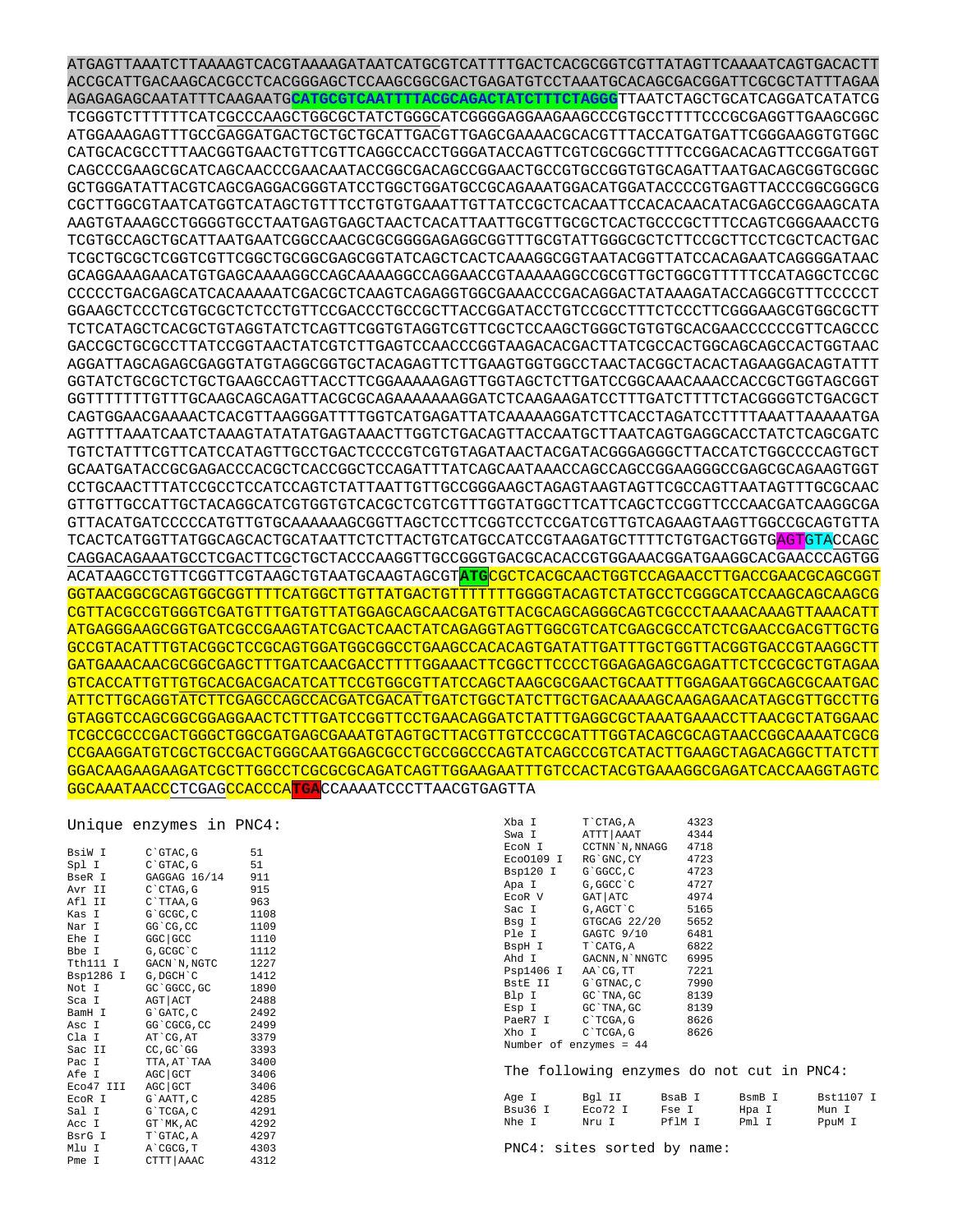| Aat II  | (12)      | 2014         | 2067         | 2150         | 2336         |           |      | 3408        | 3453 | 3697 | 4324 |
|---------|-----------|--------------|--------------|--------------|--------------|-----------|------|-------------|------|------|------|
|         |           | 2912         | 2965         | 3048         | 3234         |           |      | 4448        | 4916 | 5275 | 5286 |
|         |           | 3819         | 3872         | 3955         | 4141         |           |      | 6597        | 6850 | 7185 | 8511 |
| Acc I   | (1)       | 4292         |              |              |              | Bgl I     | (13) | 504         | 868  | 1979 | 2101 |
| Acc65 I | (2)       | 565          | 2480         |              |              |           |      | 2172        | 2877 | 2999 | 3070 |
| Aci I   | (112) 315 |              | 336          | 348          | 370          |           |      | 3784        | 3906 | 3977 | 7115 |
|         |           | 393          | 578          | 763          | 775          |           |      | 8462        |      |      |      |
|         |           | 784          | 796          | 806          | 817          | Blp I     | (1)  | 8139        |      |      |      |
|         |           | 863          | 1018         | 1081         | 1175         | Bpm I     | (2)  | 7065        | 8082 |      |      |
|         |           | 1239         | 1340         | 1343         | 1583         | Bsa I     | (2)  | 4543        | 7056 |      |      |
|         |           | 1623         | 1628         | 1678         | 1694         | BsaA I    | (8)  | 1413        | 2229 | 3127 | 4034 |
|         |           | 1720         | 1776         | 1835         | 1889         |           |      | 4331        | 5012 | 5070 | 8587 |
|         |           | 1893         | 1947         | 1975         | 1987         | BsaH I    | (15) | 1109        | 1811 | 2011 | 2064 |
|         |           | 2001         | 2168         | 2259         | 2292         |           |      | 2147        | 2333 | 2909 | 2962 |
|         |           | 2396         | 2417         | 2511         | 2520         |           |      | 3045        | 3231 | 3816 | 3869 |
|         |           | 2746         | 2770         | 2845         | 2873         |           |      | 3952        | 4138 | 7884 |      |
|         |           | 2885         | 2899         | 3066         | 3157         | BsaJ I    | (42) | 289         | 290  | 339  | 340  |
|         |           | 3190         | 3294         | 3315         | 3390         |           |      | 403         | 476  | 502  | 526  |
|         |           | 3392         | 3418         | 3427         | 3653         |           |      | 627         | 699  | 822  | 857  |
|         |           | 3677         | 3752         | 3780         | 3792         |           |      | 866         | 915  | 1272 | 1541 |
|         |           | 3806         | 3973         | 4064         | 4097         |           |      | 2249        | 2594 | 3147 | 3390 |
|         |           | 4201         | 4222         | 4841         | 4864         |           |      | 3501        | 4054 | 4547 | 4695 |
|         |           | 4886         | 4898         | 4919         | 5103         |           |      | 4756        | 4829 | 4892 | 4893 |
|         |           | 5136         | 5170         | 5378         | 5391         |           |      | 4942        | 4943 | 5410 | 5521 |
|         |           | 5540         | 5647         | 5652         | 5700         |           |      | 5841        | 6262 | 7515 | 7538 |
|         |           | 5737         | 5792         | 5895         | 5951         |           |      | 7721        | 7752 | 8059 | 8123 |
|         |           | 5961         | 5985         | 6028         | 6035         |           |      | 8262        | 8604 |      |      |
|         |           | 6056         | 6147         | 6175         | 6302         | BsaW I    | (10) | 352         | 1140 | 2477 | 4880 |
|         |           | 6321         | 6442         | 6552         | 6687         |           |      | 5548        | 5560 | 6308 | 6455 |
|         |           |              |              |              |              |           |      |             |      |      |      |
|         |           | 6696<br>7386 | 7058<br>7653 | 7149<br>7673 | 7340<br>7841 | BseR I    | (1)  | 7286<br>911 | 8296 |      |      |
|         |           |              |              |              |              |           |      |             |      |      |      |
|         |           | 7938         | 7950         | 8017         | 8080         | Bsg I     | (1)  | 5652        |      |      |      |
|         |           | 8276         | 8279         | 8357         | 8404         | BsiC I    | (2)  | 1791        | 4318 |      |      |
| Afe I   | (1)       | 3406         |              |              |              | BsiE I    | (8)  | 1018        | 1893 | 3418 | 5107 |
| Afl II  | (1)       | 963          |              |              |              |           |      | 6018        | 6442 | 7365 | 8211 |
| Afl III | (2)       | 4303         | 6102         |              |              | BsiHKA I  | (5)  | 1222        | 1412 | 5165 | 6420 |
| Aha II  | (15)      | 1109         | 1811         | 2011         | 2064         |           |      | 8109        |      |      |      |
|         |           | 2147         | 2333         | 2909         | 2962         | BsiW I    | (1)  | 51          |      |      |      |
|         |           | 3045         | 3231         | 3816         | 3869         | Bsm I     | (2)  | 4443        | 5247 |      |      |
|         |           | 3952         | 4138         | 7884         |              | BsmA I    | (6)  | 959         | 2322 | 3220 | 4127 |
| Ahd I   | (1)       | 6995         |              |              |              |           |      | 4542        | 7057 |      |      |
| Alu I   | (29)      | 16           | 591          | 879          | 933          | BsmF I    | (23) | 281         | 291  | 410  | 609  |
|         |           | 1215         | 1673         | 2455         | 3353         |           |      | 681         | 745  | 1260 | 1792 |
|         |           | 3386         | 4260         | 4529         | 5163         |           |      | 2064        | 2215 | 2383 | 2962 |
|         |           | 5289         | 5332         | 5767         | 5862         |           |      | 3113        | 3281 | 3869 | 4020 |
|         |           | 5926         | 6044         | 6270         | 6360         |           |      | 4188        | 4565 | 4648 | 4822 |
|         |           | 6406         | 6663         | 7184         | 7284         |           |      | 4941        | 4951 | 8386 |      |
|         |           | 7347         | 7594         | 8024         | 8138         | BsoF I    | (65) | 14          | 326  | 329  | 336  |
|         |           | 8510         |              |              |              |           |      | 387         | 454  | 521  | 863  |
| Alw I   | (22)      | 434          | 1287         | 1354         | 1533         |           |      | 1018        | 1070 | 1081 | 1171 |
|         |           | 2470         | 2488         | 2499         | 2790         |           |      | 1176        | 1213 | 1254 | 1341 |
|         |           | 3368         | 3406         | 3697         | 4275         |           |      | 1344        | 1347 | 1583 | 1679 |
|         |           | 4801         | 5305         | 6664         | 6750         |           |      | 1720        | 1734 | 1835 | 1890 |
|         |           | 6750         | 6847         | 6848         | 7312         |           |      | 1893        | 2511 | 3418 | 4682 |
|         |           | 8289         | 8318         |              |              |           |      | 4781        | 4848 | 4899 | 4906 |
| AlwN I  | (3)       | 2786         | 3693         | 6518         |              |           |      | 4909        | 5171 | 5290 | 5392 |
| Apa I   | (1)       | 4727         |              |              |              |           |      | 5423        | 5426 | 5541 | 5653 |
| ApaL I  | (2)       | 6416         | 8105         |              |              |           |      | 5700        | 5927 | 6008 | 6026 |
| Apo I   | (5)       | 175          | 233          | 4285         | 4413         |           |      | 6029        | 6147 | 6302 | 6445 |
|         |           | 8573         |              |              |              |           |      | 6510        | 6513 | 6719 | 7047 |
| Asc I   | (1)       | 2499         |              |              |              |           |      | 7386        | 7413 | 7508 | 7651 |
| Ase I   | (5)       | 122          | 5638         | 5873         | 5932         |           |      | 7736        | 7780 | 7796 | 7951 |
|         |           | 7167         |              |              |              |           |      | 8018        | 8168 | 8277 | 8357 |
| Asp718  | (2)       | 565          | 2480         |              |              |           |      | 8454        |      |      |      |
| Ava I   | (8)       | 339          | 377          | 403          | 4829         | Bsp120 I  | (1)  | 4723        |      |      |      |
|         |           | 4855         | 4893         | 7722         | 8626         | Bsp1286 I | (1)  | 1412        |      |      |      |
| Ava II  | (7)       | 355          | 1625         | 4878         | 7133         | BspH I    | (1)  | 6822        |      |      |      |
|         |           | 7355         | 7629         | 8270         |              | BspM I    | (4)  | 996         | 1377 | 1827 | 8177 |
| Avr II  | (1)       | 915          |              |              |              | BspM II   | (2)  | 5548        | 5560 |      |      |
| BamH I  | (1)       | 2492         |              |              |              | Bsr I     | (24) | 801         | 1052 | 1253 | 2185 |
| Ban I   | (11)      | 565          | 1108         | 1143         | 2354         |           |      | 2485        | 2493 | 3083 | 3990 |
|         |           |              |              |              |              |           |      |             |      |      |      |
|         |           | 2480         | 2602         | 3252         | 3509         |           |      | 4600        | 4710 | 5531 | 5903 |
|         |           | 4159         | 5846         | 6943         |              |           |      | 6509        | 6522 | 6636 | 7042 |
| Ban II  | (7)       | 347          | 1474         | 2755         | 3662         |           |      | 7160        | 7203 | 7470 | 7565 |
|         |           | 4727         | 4893         | 5165         |              |           |      | 7630        | 8368 | 8464 | 8486 |
| Bbe I   | (1)       | 1112         |              |              |              | BsrB I    | (7)  | 350         | 1722 | 1776 | 1889 |
| Bbs I   | (2)       | 2726         | 3633         |              |              |           |      | 4886        | 5794 | 6035 |      |
| Bbv I   | (19)      | 25           | 337          | 340          | 398          | BsrD I    | (5)  | 1342        | 7056 | 7230 | 8179 |
|         |           | 532          | 1182         | 1224         | 1745         |           |      | 8472        |      |      |      |
|         |           | 4693         | 4792         | 6521         | 6524         | BsrG I    | (1)  | 4297        |      |      |      |
|         |           | 6730         | 7424         | 7662         | 7747         | BssH II   | (4)  | 1506        | 2499 | 5741 | 8554 |
|         |           | 7791         | 7807         | 8179         |              | BssS I    | (2)  | 1701        | 6275 |      |      |
| Bbv II  | (2)       | 2725         | 3632         |              |              | BstB I    | (2)  | 1791        | 4318 |      |      |
| Bcl I   | (3)       | 2524         | 3431         | 8028         |              | BstE II   | (1)  | 7990        |      |      |      |
| Bcn I   | (16)      | 341          | 342          | 405          | 406          | BstN I    | (28) | 291         | 477  | 629  | 684  |
|         |           | 1114         | 1274         | 4549         | 4698         |           |      | 701         | 1496 | 1979 | 2172 |
|         |           | 4831         | 4832         | 4895         | 4896         |           |      | 2596        | 2781 | 2877 | 3070 |
|         |           | 5735         | 6483         | 7179         | 7526         |           |      | 3503        | 3688 | 3784 | 3977 |
| Bfa I   | (20)      | 17           | 28           | 318          | 513          |           |      | 4628        | 4686 | 4758 | 4944 |
|         |           | 916          | 970          | 2546         | 2790         |           |      | 5522        | 5689 | 5842 | 6130 |
|         |           |              |              |              |              |           |      |             |      |      |      |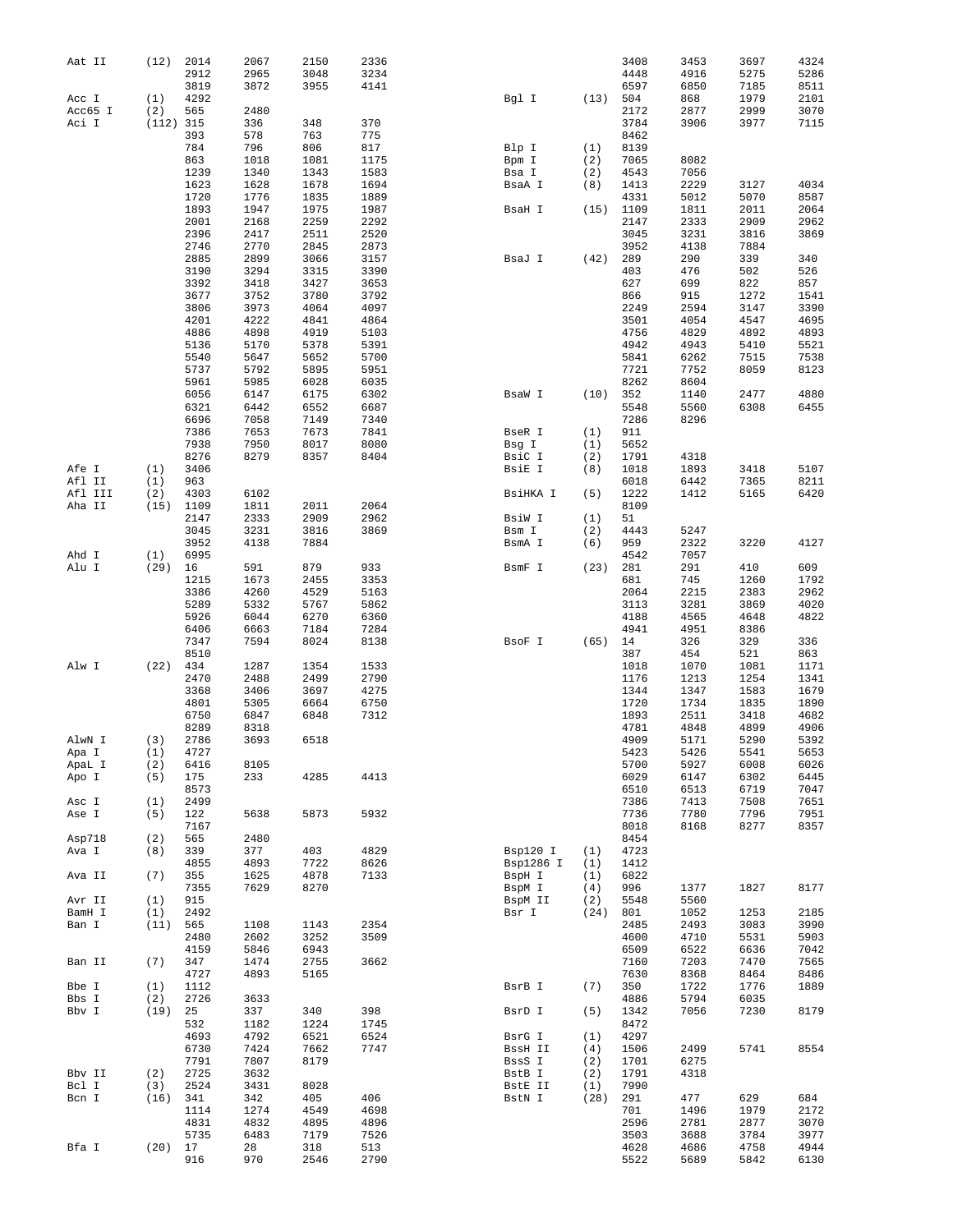|           |          | 6251 | 6264 | 7484 | 8061 | Fnu4H I  | (65)       | 14          | 326  | 329  | 336  |
|-----------|----------|------|------|------|------|----------|------------|-------------|------|------|------|
| BstU I    | (26)     | 1175 | 1476 | 1508 | 1949 |          |            | 387         | 454  | 521  | 863  |
|           |          | 2501 | 2847 | 3392 | 3754 |          |            | 1018        | 1070 | 1081 | 1171 |
|           |          | 4305 | 5103 | 5209 | 5380 |          |            | 1176        | 1213 | 1254 | 1341 |
|           |          | 5540 | 5743 | 5949 | 5951 |          |            | 1344        | 1347 | 1583 | 1679 |
|           |          | 6149 | 6730 | 7060 | 7744 |          |            | 1720        | 1734 | 1835 | 1890 |
|           |          | 8017 | 8082 | 8145 | 8438 |          |            | 1893        | 2511 | 3418 | 4682 |
|           |          | 8554 | 8556 |      |      |          |            | 4781        | 4848 | 4899 | 4906 |
| BstX I    | (2)      | 1830 | 4734 |      |      |          |            | 4909        | 5171 | 5290 | 5392 |
| BstY I    | (14)     | 1280 | 1526 | 2474 | 2492 |          |            | 5423        | 5426 | 5541 | 5653 |
|           |          | 2783 | 3372 | 3410 | 3690 |          |            | 5700        | 5927 | 6008 | 6026 |
|           |          | 4279 | 6743 | 6754 | 6840 |          |            | 6029        | 6147 | 6302 | 6445 |
|           |          | 6852 | 8311 |      |      |          |            | 6510        | 6513 | 6719 | 7047 |
| Cac8 I    | (56)     | 333  | 384  | 391  | 467  |          |            | 7386        | 7413 | 7508 | 7651 |
|           |          | 642  | 661  | 714  | 733  |          |            | 7736        | 7780 | 7796 | 7951 |
|           |          | 1003 | 1189 | 1408 | 1474 |          |            | 8018        | 8168 | 8277 | 8357 |
|           |          | 1480 | 1508 | 1512 | 1553 |          |            | 8454        |      |      |      |
|           |          | 1557 | 1611 | 1975 | 2168 | Fok I    | (20)       | 307         | 359  | 766  | 1433 |
|           |          | 2501 | 2554 | 2731 | 2735 |          |            | 1458        | 2755 | 3662 | 4546 |
|           |          | 2873 | 3066 | 3461 | 3638 |          |            |             | 4925 | 5427 |      |
|           |          |      |      |      |      |          |            | 4873        |      |      | 5576 |
|           |          | 3642 | 3780 | 3973 | 4769 |          |            | 5708        | 6961 | 7142 | 7429 |
|           |          | 4845 | 4852 | 4903 | 5150 |          |            | 7561        | 7714 | 7958 | 8459 |
|           |          | 5247 | 5334 | 5488 | 5739 | Fsp I    | (2)        | 1211        | 7217 |      |      |
|           |          | 5743 | 5895 | 5924 | 6033 | Gdi II   | (14)       | 506         | 1014 | 1016 | 1579 |
|           |          | 6119 | 6156 | 6716 | 7107 |          |            | 1606        | 1831 | 1889 | 1891 |
|           |          | 7740 | 7917 | 8022 | 8202 |          |            | 2507        | 3414 | 3416 | 5942 |
|           |          | 8371 | 8477 | 8481 | 8556 |          |            | 7382        | 7916 |      |      |
| Cfr10 I   | (9)      | 382  | 1428 | 1609 | 4850 | Gsu I    | (2)        | 7066        | 8081 |      |      |
|           |          | 5601 | 5625 | 7075 | 8426 | Hae I    | (10)       | 498         | 531  | 914  | 1191 |
|           |          | 8479 |      |      |      |          |            | 5481        | 5517 | 6117 | 6128 |
| Cla I     | (1)      | 3379 |      |      |      |          |            | 6580        | 8549 |      |      |
| Csp6 I    | (30)     | 52   | 566  | 1414 | 2107 | Hae II   | (11)       | 364         | 1112 | 3408 | 4876 |
|           |          | 2132 | 2187 | 2220 | 2271 |          |            | 5339        | 5658 | 5980 | 6350 |
|           |          | 2428 | 2481 | 2487 | 3005 |          |            | 7897        | 8327 | 8476 |      |
|           |          | 3030 | 3085 | 3118 | 3169 | Hae III  | (36)       | 498         | 507  | 531  | 856  |
|           |          | 3326 | 3912 | 3937 | 3992 |          |            | 862         | 871  | 914  | 1017 |
|           |          | 4025 | 4076 | 4233 | 4298 |          |            | 1191        | 1582 | 1609 | 1834 |
|           |          | 4332 | 7476 | 7709 | 7922 |          |            | 1892        | 1973 | 2166 | 2510 |
|           |          | 7930 | 8413 |      |      |          |            | 2871        | 3064 | 3417 | 3778 |
| Dde I     | (12)     | 573  | 875  | 1772 | 2656 |          |            | 3971        | 4725 | 5481 | 5517 |
|           |          | 2765 | 3563 | 3672 | 5177 |          |            | 5943        | 6117 | 6128 | 6146 |
|           |          | 6377 | 6786 | 6952 | 8139 |          |            | 6580        | 7038 | 7118 | 7385 |
|           |          |      |      |      |      |          |            |             |      |      |      |
| Dpn I     | (37)     | 429  | 1282 | 1360 | 1441 |          |            | 7919        | 7953 | 8483 | 8549 |
|           |          | 1450 | 1528 | 2476 | 2494 | Hga I    | (11)       | 89          | 1818 | 2414 | 3312 |
|           |          | 2526 | 2785 | 3374 | 3412 |          |            | 4219        | 5076 | 5239 | 6212 |
|           |          | 3433 | 3692 | 4281 | 4350 |          |            | 6790        | 7538 | 7874 |      |
|           |          | 4807 | 5300 | 6670 | 6745 | HgiA I   | (5)        | 1222        | 1412 | 5165 | 6420 |
|           |          | 6756 | 6764 | 6842 | 6854 |          |            | 8109        |      |      |      |
|           |          | 6959 | 7300 | 7318 | 7364 | HgiE II  | (3)        | 2591        | 3498 | 6681 |      |
|           |          | 7847 | 8030 | 8210 | 8220 | Hha I    | (44)       | 363         | 520  | 1103 | 1111 |
|           |          | 8295 | 8313 | 8541 | 8562 |          |            | 1175        | 1212 | 1478 | 1508 |
|           |          | 8600 |      |      |      |          |            | 1510        | 1738 | 2501 | 2503 |
| DpnII     | (37)     | 427  | 1280 | 1358 | 1439 |          |            | 3407        | 4875 | 5211 | 5338 |
|           |          | 1448 | 1526 | 2474 | 2492 |          |            | 5581        | 5657 | 5743 | 5745 |
|           |          | 2524 | 2783 | 3372 | 3410 |          |            | 5886        | 5951 | 5979 | 6012 |
|           |          | 3431 | 3690 | 4279 | 4348 |          |            | 6282        | 6349 | 6449 | 6623 |
|           |          | 4805 | 5298 | 6668 | 6743 |          |            | 6732        | 7125 | 7218 | 7617 |
|           |          | 6754 | 6762 | 6840 | 6852 |          |            | 7667        | 7744 | 7896 | 8084 |
|           |          | 6957 | 7298 | 7316 | 7362 |          |            | 8145        | 8172 | 8326 | 8420 |
|           |          | 7845 | 8028 | 8208 | 8218 |          |            | 8440        | 8475 | 8556 | 8558 |
|           |          | 8293 | 8311 | 8539 | 8560 | HinC II  | (2)        | 4293        | 4624 |      |      |
|           |          | 8598 |      |      |      | Hind II  | (2)        | 4293        | 4624 |      |      |
| Dra I     | (5)      | 4312 | 4344 | 4577 | 6861 | HinD III | (2)        | 931         | 3384 |      |      |
|           |          | 6880 |      |      |      | Hinf I   | $(20)$ 937 |             | 1594 | 1728 | 1780 |
| Dra III   | (3)      | 7539 | 7967 | 8587 |      |          |            | 2299        | 3197 | 4104 | 4320 |
| Drd I     | (4)      | 952  | 1136 | 5181 | 6210 |          |            | 4498        | 4710 | 5096 | 5204 |
| Dsa I     | (11)     | 502  | 526  | 822  | 1541 |          |            | 5465        | 5937 | 6002 | 6077 |
|           |          | 2249 | 3147 | 3390 | 4054 |          |            | 6473        | 6990 | 7861 | 8074 |
|           |          | 7538 | 7752 | 8123 |      | HinI I   |            | $(15)$ 1109 | 1811 | 2011 | 2064 |
| Eae I     | (13) 505 |      | 1015 | 1189 | 1580 |          |            | 2147        | 2333 | 2909 | 2962 |
|           |          | 1607 | 1832 | 1890 | 2508 |          |            | 3045        | 3231 | 3816 | 3869 |
|           |          | 3415 | 5479 | 5941 | 7383 |          |            | 3952        | 4138 | 7884 |      |
|           |          | 7917 |      |      |      | HinP I   |            |             | 518  | 1101 | 1109 |
|           |          |      |      |      |      |          | (44) 361   |             |      |      |      |
| Eag I     | (3)      | 1015 | 1890 | 3415 |      |          |            | 1173        | 1210 | 1476 | 1506 |
| Ear I     | (3)      | 1453 | 1663 | 5986 |      |          |            | 1508        | 1736 | 2499 | 2501 |
| Eco47 III | (1)      | 3406 |      |      |      |          |            | 3405        | 4873 | 5209 | 5336 |
| Eco57 I   | (4)      | 1254 | 1686 | 6649 | 7975 |          |            | 5579        | 5655 | 5741 | 5743 |
| ECON I    | (1)      | 4718 |      |      |      |          |            | 5884        | 5949 | 5977 | 6010 |
| Eco0109 I | (1)      | 4723 |      |      |      |          |            | 6280        | 6347 | 6447 | 6621 |
| ECOR I    | (1)      | 4285 |      |      |      |          |            | 6730        | 7123 | 7216 | 7615 |
| ECOR II   | (28)     | 289  | 475  | 627  | 682  |          |            | 7665        | 7742 | 7894 | 8082 |
|           |          | 699  | 1494 | 1977 | 2170 |          |            | 8143        | 8170 | 8324 | 8418 |
|           |          | 2594 | 2779 | 2875 | 3068 |          |            | 8438        | 8473 | 8554 | 8556 |
|           |          | 3501 | 3686 | 3782 | 3975 | Hpa II   | $(42)$ 340 |             | 353  | 358  | 383  |
|           |          | 4626 | 4684 | 4756 | 4942 |          |            | 404         | 1014 | 1091 | 1113 |
|           |          | 5520 | 5687 | 5840 | 6128 |          |            | 1141        | 1272 | 1362 | 1429 |
|           |          | 6249 | 6262 | 7482 | 8059 |          |            | 1610        | 2478 | 2496 | 3414 |
| ECOR V    | (1)      | 4974 |      |      |      |          |            | 4547        | 4697 | 4830 | 4851 |
| Ehe I     | (1)      | 1110 |      |      |      |          |            | 4876        | 4881 | 4894 | 5549 |
| Esp I     | (1)      | 8139 |      |      |      |          |            | 5561        | 5602 | 5612 | 5626 |
|           |          |      |      |      |      |          |            |             |      |      |      |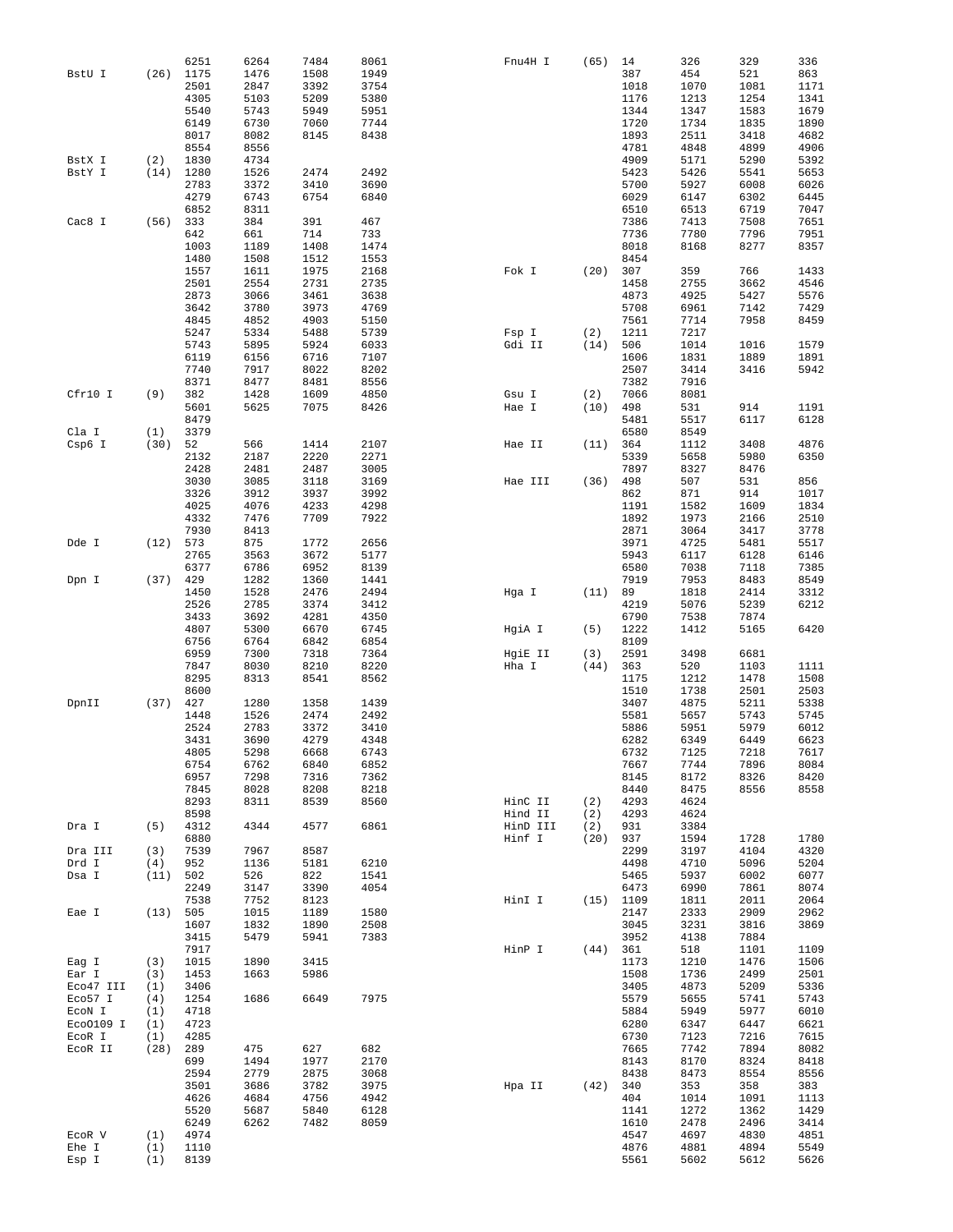|         |      | 5734         | 5820         | 6309         | 6456         | Nae I           | (4)        | 384          | 1611         | 4852         | 8481         |
|---------|------|--------------|--------------|--------------|--------------|-----------------|------------|--------------|--------------|--------------|--------------|
|         |      | 6482         | 6672         | 7076         | 7110         | Nar I           | (1)        | 1109         |              |              |              |
|         |      | 7177         | 7287         | 7524         | 8297         | Nci I           | (16)       | 340          | 341          | 404          | 405          |
|         |      | 8427         | 8480         |              |              |                 |            | 1113         | 1273         | 4548         | 4697         |
| Hph I   | (13) | 1288         | 2264         | 3162         | 4069         |                 |            | 4830         | 4831         | 4894         | 4895         |
|         |      | 5510         | 6839         | 7066         | 7480         |                 |            | 5734         | 6482         | 7178         | 7525         |
|         |      | 7538         | 7854         | 8001         | 8087         | Nco I           | (6)        | 526          | 822          | 1541         | 2249         |
|         |      | 8594         |              |              |              |                 |            | 3147         | 4054         |              |              |
| Kas I   | (1)  | 1108         |              |              |              | Nde I           | (4)        | 2123         | 3021         | 3928         | 4336         |
| Kpn I   | (2)  | 569          | 2484         |              |              | NgoM I          | (4)        | 382          | 1609         | 4850         | 8479         |
| Mae I   | (20) | 17           | 28           | 318          | 513          | Nla III         | (36)       | 71           | 88           | 530          | 663          |
|         |      | 916          | 970          | 2546         | 2790         |                 |            | 735          | 826          | 983          | 1328         |
|         |      | 3408         | 3453         | 3697         | 4324         |                 |            | 1514         | 1545         | 1571         | 2193         |
|         |      | 4448         | 4916         | 5275         | 5286         |                 |            | 2253         | 2737         | 3091         | 3151         |
|         |      | 6597         | 6850         | 7185         | 8511         |                 |            | 3644         | 3998         | 4058         | 4489         |
| Mae II  | (36) | 50           | 54           | 304          | 1225         |                 |            | 5026         | 5086         | 5249         | 5398         |
|         |      | 1412         | 2011         | 2023         | 2064         |                 |            | 5462         | 5486         | 5716         | 5760         |
|         |      | 2147         | 2228         | 2333         | 2909         |                 |            | 6106         | 6826         | 7317         | 7327         |
|         |      | 2921         | 2962         | 3045         | 3126         |                 |            | 7405         | 7441         | 7684         | 8640         |
|         |      | 3231         | 3816         | 3828         | 3869         | Nla IV          | (24)       | 346          | 567          | 633          | 705          |
|         |      | 3952         | 4033         | 4138         | 4330         |                 |            | 1110         | 1145         | 2356         | 2482         |
|         |      | 4930         | 5011         | 5069         | 5434         |                 |            | 2494         | 2604         | 3254         | 3511         |
|         |      | 5451         | 5668         | 6805         | 7221         |                 |            | 4161         | 4725         | 4890         | 5848         |
|         |      | 7910         | 8396         | 8586         | 8655         |                 |            | 6134         | 6173         | 6945         | 7039         |
| Mae III | (33) | 46           | 248          | 1229         | 1535         |                 |            | 7080         | 7291         | 7936         | 8301         |
|         |      | 1950         | 2037         | 2386         | 2848         | Not I           | (1)        | 1890         |              |              |              |
|         |      | 2935         | 3284         | 3755         | 3842         | Nsi I           | (3)        | 665          | 737          | 5247         |              |
|         |      | 4191         | 4387         | 5065         | 5125         | Nsp7524 I       | (8)        | 84           | 659          | 731          | 1510         |
|         |      | 5728         | 6458         | 6521         | 6637         |                 |            | 2733         | 3640         | 5245         | 6102         |
|         |      | 6920         | 7251         | 7309         | 7462         | NspB II         | (11)       | 591          | 1215         | 2522         | 3392         |
|         |      | 7527         | 7658         | 7745         | 7789         |                 |            | 3429         | 5647         | 5926         | 6444         |
|         |      | 7984         | 7990         | 8092         | 8422         |                 |            | 6689         | 7653         | 8276         |              |
|         |      | 8660         |              |              |              | NspH I          | (8)        | 88           | 663          | 735          | 1514         |
| Mbo I   | (37) | 427          | 1280         | 1358         | 1439         |                 |            | 2737         | 3644         | 5249         | 6106         |
|         |      | 1448         | 1526         | 2474         | 2492         | Pac $I$         | (1)        | 3400         |              |              |              |
|         |      | 2524         | 2783         | 3372         | 3410         | PaeR7 I         | (1)        | 8626         |              |              |              |
|         |      | 3431         | 3690         | 4279         | 4348         | Pal I           | (36)       | 498          | 507          | 531          | 856          |
|         |      | 4805         | 5298         | 6668         | 6743         |                 |            | 862          | 871          | 914          | 1017         |
|         |      | 6754         | 6762         | 6840         | 6852         |                 |            | 1191         | 1582         | 1609         | 1834         |
|         |      | 6957         | 7298         | 7316         | 7362         |                 |            | 1892         | 1973         | 2166         | 2510         |
|         |      | 7845         | 8028         | 8208         | 8218         |                 |            | 2871         | 3064         | 3417         | 3778         |
|         |      | 8293         | 8311         | 8539         | 8560         |                 |            | 3971         | 4725         | 5481         | 5517         |
|         |      | 8598         |              |              |              |                 |            | 5943         | 6117         | 6128         | 6146         |
| Mbo II  | (15) | 231          | 933          | 1469         | 1679         |                 |            | 6580         | 7038         | 7118         | 7385         |
|         |      | 1761         | 2730         | 3637         | 5369         |                 |            | 7919         | 7953         | 8483         | 8549         |
|         |      | 5974         | 6763         | 6836         | 8186         | Ple I           | (1)        | 6481         |              |              |              |
|         |      | 8545         | 8548         | 8581         |              | Pme I           | (1)        | 4312         |              |              |              |
| Mlu I   | (1)  | 4303         |              |              |              | Psp1406 I       | (1)        | 7221         |              |              |              |
| Mme I   | (3)  | 6316         | 6500         | 8548         |              | PspA I          | (4)        | 339          | 403          | 4829         | 4893         |
| Mnl I   | (57) | 103          | 258          | 318          | 446          | Pst I           | (4)        | 6            | 471          | 1162         | 4769         |
|         |      | 508          | 544          | 551          | 568          | Pvu I           | (2)        | 7365         | 8211         |              |              |
|         |      | 846          | 852          | 875          | 881          | Pvu II          | (3)        | 591          | 1215         | 5926         |              |
|         |      | 889          | 892          | 904          | 1024         | Rsa I           | (30)       | 53           | 567          | 1415         | 2108         |
|         |      | 1160         | 1517         | 1709         | 2430         |                 |            | 2133         | 2188         | 2221         | 2272         |
|         |      | 2540         | 2582         | 2628         | 2703         |                 |            | 2429         | 2482         | 2488         | 3006         |
|         |      | 2760         | 3328         | 3447         | 3489         |                 |            | 3031         | 3086         | 3119         | 3170         |
|         |      | 3535         | 3610         |              |              |                 |            |              |              |              |              |
|         |      | 4657         |              |              |              |                 |            |              |              |              |              |
|         |      |              |              | 3667         | 4235         |                 |            | 3327         | 3913         | 3938         | 3993         |
|         |      |              | 4790         | 4918         | 5162         |                 |            | 4026         | 4077         | 4234         | 4299         |
|         |      | 5348<br>5951 | 5375<br>6000 | 5405<br>6210 | 5669<br>6283 |                 |            | 4333<br>7931 | 7477<br>8414 | 7710         | 7923         |
|         |      |              |              |              |              |                 |            |              |              |              |              |
|         |      | 6534         | 6934         | 7015         | 7161         | Rsr II          | (3)        | 355          | 1625         | 4878         |              |
|         |      | 7367<br>7867 | 7506<br>8275 | 7730<br>8314 | 7827<br>8559 | Sac I<br>Sac II | (1)<br>(1) | 5165<br>3393 |              |              |              |
|         |      | 8634         |              |              |              | Sal I           | (1)        | 4291         |              |              |              |
| Msc I   | (2)  | 1191         | 5481         |              |              | Sap I           | (3)        | 1453         | 1663         | 5986         |              |
| Mse I   | (29) | 22           | 57           | 122          | 138          | Sau3A I         | $(37)$ 427 |              | 1280         | 1358         | 1439         |
|         |      | 212          | 964          | 3396         | 3400         |                 |            | 1448         | 1526         | 2474         | 2492         |
|         |      |              |              |              |              |                 |            |              |              |              |              |
|         |      | 4311         | 4343         | 4569         | 4576         |                 |            | 2524         | 2783         | 3372         | 3410         |
|         |      | 5053         | 5060         | 5281         | 5494         |                 |            | 3431         | 3690         | 4279         | 4348         |
|         |      | 5638         | 5873         | 5932         | 6808         |                 |            | 4805         | 5298         | 6668         | 6743         |
|         |      | 6860<br>7167 | 6865<br>7206 | 6879<br>7823 | 6932<br>8339 |                 |            | 6754<br>6957 | 6762<br>7298 | 6840<br>7316 | 6852         |
|         |      |              |              |              |              |                 |            |              |              |              | 7362         |
| Msl I   | (10) | 8652         | 1828         | 1867         | 2254         |                 |            | 7845         | 8028         | 8208<br>8539 | 8218         |
|         |      | 1546         |              |              |              |                 |            | 8293         | 8311         |              | 8560         |
|         |      | 3152<br>7406 | 4059<br>8102 | 4732         | 7247         | Sau96 I         | (18)       | 8598<br>355  | 1625         | 1972         |              |
| Msp I   | (42) | 340          | 353          | 358          | 383          |                 |            | 2870         | 3063         | 3777         | 2165<br>3970 |
|         |      | 404          | 1014         | 1091         | 1113         |                 |            | 4723         | 4724         | 4878         |              |
|         |      | 1141         | 1272         | 1362         | 1429         |                 |            |              |              | 7355         | 7037         |
|         |      |              |              |              |              |                 |            | 7116         | 7133         |              | 7629         |
|         |      | 1610         | 2478         | 2496         | 3414         |                 |            | 8270         | 8482         |              |              |
|         |      | 4547         | 4697         | 4830         | 4851         | Sca I           | (1)        | 2488         |              |              |              |
|         |      | 4876<br>5561 | 4881<br>5602 | 4894<br>5612 | 5549<br>5626 | ScrF I          | (44)       | 291<br>405   | 340<br>477   | 341<br>629   | 404          |
|         |      | 5734         |              |              | 6456         |                 |            | 701          | 1113         | 1273         | 684<br>1496  |
|         |      |              | 5820         | 6309<br>7076 | 7110         |                 |            | 1979         |              | 2596         |              |
|         |      | 6482         | 6672         |              |              |                 |            |              | 2172         |              | 2781         |
|         |      | 7177         | 7287         | 7524         | 8297         |                 |            | 2877         | 3070         | 3503         | 3688         |
|         |      | 8427         | 8480         |              |              |                 |            | 3784         | 3977         | 4548         | 4628         |
| MspAl I | (11) | 591          | 1215         | 2522         | 3392         |                 |            | 4686         | 4697         | 4758         | 4830         |
|         |      | 3429<br>6689 | 5647<br>7653 | 5926<br>8276 | 6444         |                 |            | 4831<br>5522 | 4894<br>5689 | 4895<br>5734 | 4944<br>5842 |